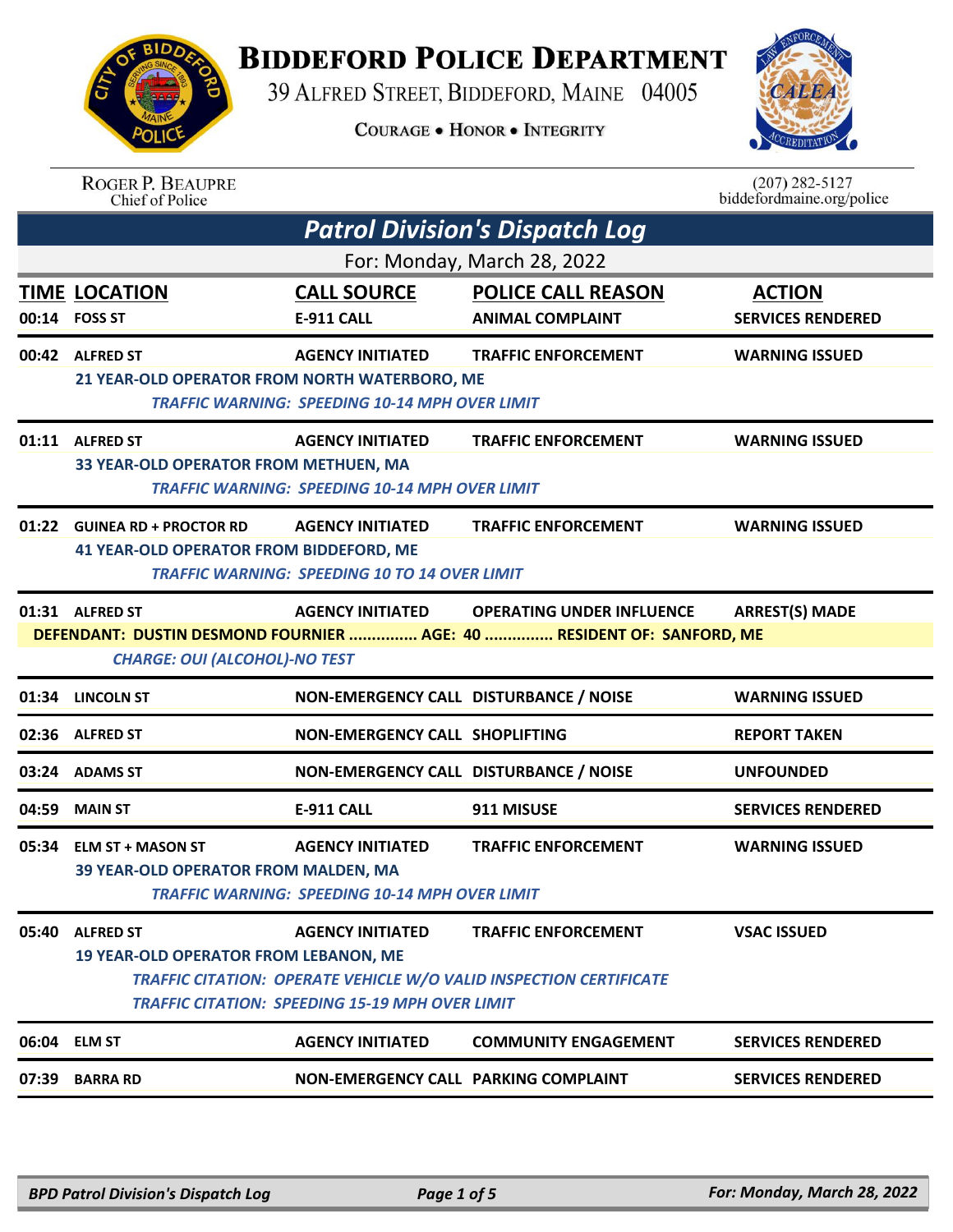|       | <b>TIME LOCATION</b><br>08:01 SOUTH ST + BROOK ST                                                                                   | <b>CALL SOURCE</b><br><b>AGENCY INITIATED</b>                      | <b>POLICE CALL REASON</b><br><b>TRAFFIC ENFORCEMENT</b>                   | <b>ACTION</b><br><b>WARNING ISSUED</b> |  |  |
|-------|-------------------------------------------------------------------------------------------------------------------------------------|--------------------------------------------------------------------|---------------------------------------------------------------------------|----------------------------------------|--|--|
|       | <b>18 YEAR-OLD OPERATOR FROM BIDDEFORD, ME</b>                                                                                      | <b>TRAFFIC WARNING: FAILING TO STOP AT STOP SIGN</b>               |                                                                           |                                        |  |  |
|       | 08:03 WEST ST                                                                                                                       |                                                                    | NON-EMERGENCY CALL TRAFFIC ENFORCEMENT                                    | <b>SUMMONS ISSUED</b>                  |  |  |
|       | <b>CHARGE: DRIVING TO ENDANGER</b>                                                                                                  |                                                                    | DEFENDANT: TRAVIS C B WELCH  AGE: 19  RESIDENT OF: BIDDEFORD, ME          |                                        |  |  |
|       | <b>CHARGE: VIOLATING CONDITION OF RELEASE</b>                                                                                       |                                                                    |                                                                           |                                        |  |  |
|       |                                                                                                                                     |                                                                    | <b>TRAFFIC CITATION: OPERATE VEHICLE W/O VALID INSPECTION CERTIFICATE</b> |                                        |  |  |
|       |                                                                                                                                     | <b>TRAFFIC CITATION: OPERATING A DEFECTIVE MOTOR VEHICLE</b>       |                                                                           |                                        |  |  |
|       | 08:44 ALFRED ST                                                                                                                     | <b>AGENCY INITIATED</b>                                            | <b>OUT FOR FOLLOW UP</b>                                                  | <b>SERVICES RENDERED</b>               |  |  |
|       | 09:31 ALFRED ST                                                                                                                     | <b>AGENCY INITIATED</b>                                            | <b>OUT FOR FOLLOW UP</b>                                                  | <b>SERVICES RENDERED</b>               |  |  |
| 09:50 | <b>FREEMAN ST</b>                                                                                                                   | <b>NON-EMERGENCY CALL SEX OFFENSES</b>                             |                                                                           | <b>REPORT TAKEN</b>                    |  |  |
|       | 10:13 SCAMMAN ST, SACO, ME                                                                                                          | <b>AGENCY INITIATED</b>                                            | <b>OUT FOR FOLLOW UP</b>                                                  | <b>SERVICES RENDERED</b>               |  |  |
| 10:17 | <b>SOUTH ST + STATE ST</b>                                                                                                          | <b>AGENCY INITIATED</b>                                            | <b>TRAFFIC ENFORCEMENT</b>                                                | <b>WARNING ISSUED</b>                  |  |  |
|       | 17 YEAR-OLD OPERATOR FROM BIDDEFORD, ME                                                                                             | <b>TRAFFIC WARNING: SPEEDING 10-14 MPH OVER LIMIT</b>              |                                                                           |                                        |  |  |
|       | 10:34 SOUTH ST                                                                                                                      | <b>AGENCY INITIATED</b>                                            | <b>TRAFFIC ENFORCEMENT</b>                                                | <b>WARNING ISSUED</b>                  |  |  |
|       | 56 YEAR-OLD OPERATOR FROM BIDDEFORD, ME                                                                                             | <b>TRAFFIC WARNING: SPEEDING 10-14 MPH OVER LIMIT</b>              |                                                                           |                                        |  |  |
| 10:47 | <b>RIVER RD</b>                                                                                                                     | <b>AGENCY INITIATED</b>                                            | <b>TRAFFIC ENFORCEMENT</b>                                                | <b>WARNING ISSUED</b>                  |  |  |
|       | 38 YEAR-OLD OPERATOR FROM HIRAM, ME                                                                                                 | <b>TRAFFIC WARNING: SPEEDING 10-14 MPH OVER LIMIT</b>              |                                                                           |                                        |  |  |
|       | 10:52 HORRIGAN CT                                                                                                                   | NON-EMERGENCY CALL CODES ENFORCEMENT                               |                                                                           | <b>SERVICES RENDERED</b>               |  |  |
|       | 10:54 GRAHAM ST                                                                                                                     | <b>AGENCY INITIATED</b>                                            | <b>COMMUNITY ENGAGEMENT</b>                                               | <b>SERVICES RENDERED</b>               |  |  |
|       | 11:02 ELM ST                                                                                                                        | <b>AGENCY INITIATED</b>                                            | <b>COMMUNITY ENGAGEMENT</b>                                               | <b>SERVICES RENDERED</b>               |  |  |
|       | 11:18 SHOPS WAY                                                                                                                     | <b>E-911 CALL</b>                                                  | <b>VEHICLE CRASH - POLICE ONLY</b>                                        | <b>SERVICES RENDERED</b>               |  |  |
| 11:27 | <b>WEST ST</b>                                                                                                                      | <b>AGENCY INITIATED</b>                                            | <b>TRAFFIC ENFORCEMENT</b>                                                | <b>VSAC ISSUED</b>                     |  |  |
|       | 24 YEAR-OLD OPERATOR FROM PORTLAND, ME                                                                                              |                                                                    |                                                                           |                                        |  |  |
|       |                                                                                                                                     | <b>TRAFFIC CITATION: USE OF HANDHELD DEVICE WHILE OPERATING MV</b> |                                                                           |                                        |  |  |
|       | <b>TRAFFIC WARNING: FAILING TO NOTIFY STATE OF NAME AND ADDRESS CHANGE</b><br><b>TRAFFIC WARNING: SPEEDING 10-14 MPH OVER LIMIT</b> |                                                                    |                                                                           |                                        |  |  |
| 11:45 | <b>WEST ST</b>                                                                                                                      | <b>AGENCY INITIATED</b>                                            | <b>TRAFFIC ENFORCEMENT</b>                                                | <b>VSAC ISSUED</b>                     |  |  |
|       | <b>18 YEAR-OLD OPERATOR FROM SACO, ME</b>                                                                                           | <b>TRAFFIC CITATION: SPEEDING 15-19 MPH OVER LIMIT</b>             |                                                                           |                                        |  |  |
|       | 12:04 ELM ST + GRAYSON ST                                                                                                           | <b>AGENCY INITIATED</b>                                            | <b>TRAFFIC ENFORCEMENT</b>                                                | <b>NO ACTION REQUIRED</b>              |  |  |
|       |                                                                                                                                     |                                                                    |                                                                           |                                        |  |  |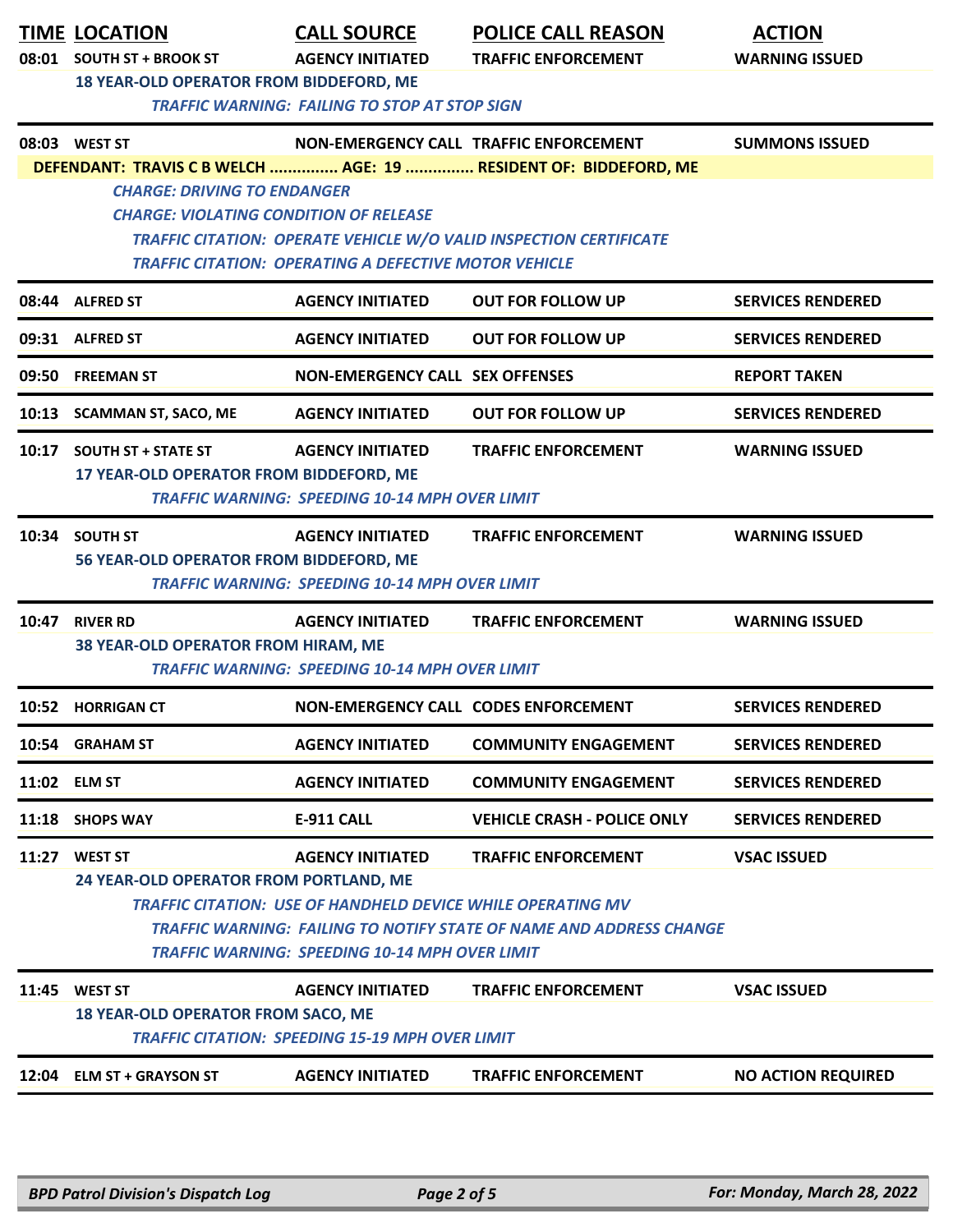| 12:14 ELM ST + DIGITAL DR<br><b>AGENCY INITIATED</b><br><b>TRAFFIC ENFORCEMENT</b><br><b>WARNING ISSUED</b><br>32 YEAR-OLD OPERATOR FROM KENNEBUNKPORT, ME<br><b>TRAFFIC WARNING: OPERATE VEHICLE W/O VALID INSPECTION CERTIFICATE</b><br><b>AGENCY INITIATED</b><br><b>WARNING ISSUED</b><br>12:21 SOUTH ST + MT PLEASANT ST<br><b>TRAFFIC ENFORCEMENT</b><br>31 YEAR-OLD OPERATOR FROM READING, MA<br><b>TRAFFIC WARNING: FAILING TO PRODUCE EVIDENCE OF VEHICLE INSURANCE</b><br>TRAFFIC WARNING: OPERATE VEHICLE W/O VALID INSPECTION CERTIFICATE<br>12:36 SOUTH ST<br><b>AGENCY INITIATED</b><br><b>TRAFFIC ENFORCEMENT</b><br><b>WARNING ISSUED</b><br><b>45 YEAR-OLD OPERATOR FROM WATERBORO, ME</b><br><b>TRAFFIC WARNING: SPEEDING 1-9 MPH OVER LIMIT</b><br>12:57<br><b>E-911 CALL</b><br><b>NEGATIVE CONTACT</b><br><b>MAIN ST</b><br><b>HARASSMENT</b><br>13:16 MAY ST<br><b>AGENCY INITIATED</b><br><b>TRAFFIC ENFORCEMENT</b><br><b>VSAC ISSUED</b><br>40 YEAR-OLD OPERATOR FROM BIDDEFORD, ME<br><b>TRAFFIC CITATION: SPEEDING 15-19 MPH OVER LIMIT</b><br>13:26 MAY ST + VICTORY LN<br><b>TRAFFIC ENFORCEMENT</b><br><b>WARNING ISSUED</b><br><b>AGENCY INITIATED</b><br>27 YEAR-OLD OPERATOR FROM BIDDEFORD, ME<br><b>TRAFFIC WARNING: SPEEDING 10-14 MPH OVER LIMIT</b><br>13:36 MAY ST + ROBERTS ST<br><b>AGENCY INITIATED</b><br><b>TRAFFIC ENFORCEMENT</b><br><b>WARNING ISSUED</b><br>51 YEAR-OLD OPERATOR FROM BIDDEFORD, ME<br><b>TRAFFIC WARNING: SPEEDING 1-9 MPH OVER LIMIT</b><br>NON-EMERGENCY CALL PARKING COMPLAINT<br><b>GONE ON ARRIVAL</b><br>13:57<br><b>MASON ST + ELM ST</b><br>NON-EMERGENCY CALL VEHICLE CRASH - POLICE ONLY<br><b>SERVICES RENDERED</b><br>14:14 POOL ST<br>14:32 WENTWORTH ST<br><b>NON-EMERGENCY CALL SUSPICION</b><br><b>SERVICES RENDERED</b><br>14:43 SOUTH ST<br><b>E-911 CALL</b><br><b>DOMESTIC COMPLAINTS</b><br><b>REPORT TAKEN</b><br><b>WALK-IN AT STATION</b><br><b>SERVICES RENDERED</b><br>15:13 ALFRED ST<br><b>PAPERWORK</b><br>NON-EMERGENCY CALL VEHICLE CRASH - POLICE ONLY<br><b>STATE FORM TAKEN</b><br>15:20 ACORN ST + HILL ST<br><b>WALK-IN AT STATION</b><br><b>OUT FOR FOLLOW UP</b><br><b>SERVICES RENDERED</b><br>15:36 ALFRED ST<br>16:08 ALFRED ST<br>NON-EMERGENCY CALL VEHICLE CRASH - POLICE ONLY<br><b>STATE FORM TAKEN</b><br>16:10 MASON ST + ELM ST<br>NON-EMERGENCY CALL PARKING COMPLAINT<br><b>GONE ON ARRIVAL</b><br><b>NON-EMERGENCY CALL BOLO</b><br><b>NEGATIVE CONTACT</b><br>17:05 ELM ST<br>E-911 CALL<br>17:13 JAY DR<br><b>MENTAL ILLNESS CASES</b><br><b>SERVICES RENDERED</b><br>17:23 WEST ST<br><b>AGENCY INITIATED</b><br><b>TRAFFIC ENFORCEMENT</b><br><b>WARNING ISSUED</b><br>39 YEAR-OLD OPERATOR FROM BIDDEFORD, ME<br><b>TRAFFIC WARNING: SPEEDING 10-14 MPH OVER LIMIT</b> | <b>TIME LOCATION</b> | <b>CALL SOURCE</b> | <b>POLICE CALL REASON</b> | <b>ACTION</b> |  |
|--------------------------------------------------------------------------------------------------------------------------------------------------------------------------------------------------------------------------------------------------------------------------------------------------------------------------------------------------------------------------------------------------------------------------------------------------------------------------------------------------------------------------------------------------------------------------------------------------------------------------------------------------------------------------------------------------------------------------------------------------------------------------------------------------------------------------------------------------------------------------------------------------------------------------------------------------------------------------------------------------------------------------------------------------------------------------------------------------------------------------------------------------------------------------------------------------------------------------------------------------------------------------------------------------------------------------------------------------------------------------------------------------------------------------------------------------------------------------------------------------------------------------------------------------------------------------------------------------------------------------------------------------------------------------------------------------------------------------------------------------------------------------------------------------------------------------------------------------------------------------------------------------------------------------------------------------------------------------------------------------------------------------------------------------------------------------------------------------------------------------------------------------------------------------------------------------------------------------------------------------------------------------------------------------------------------------------------------------------------------------------------------------------------------------------------------------------------------------------------------------------------------------------------------------------------------------------------------------------------------------------------------------------------------------------------------------------------------------------------------------------------------------------------------------|----------------------|--------------------|---------------------------|---------------|--|
|                                                                                                                                                                                                                                                                                                                                                                                                                                                                                                                                                                                                                                                                                                                                                                                                                                                                                                                                                                                                                                                                                                                                                                                                                                                                                                                                                                                                                                                                                                                                                                                                                                                                                                                                                                                                                                                                                                                                                                                                                                                                                                                                                                                                                                                                                                                                                                                                                                                                                                                                                                                                                                                                                                                                                                                                  |                      |                    |                           |               |  |
|                                                                                                                                                                                                                                                                                                                                                                                                                                                                                                                                                                                                                                                                                                                                                                                                                                                                                                                                                                                                                                                                                                                                                                                                                                                                                                                                                                                                                                                                                                                                                                                                                                                                                                                                                                                                                                                                                                                                                                                                                                                                                                                                                                                                                                                                                                                                                                                                                                                                                                                                                                                                                                                                                                                                                                                                  |                      |                    |                           |               |  |
|                                                                                                                                                                                                                                                                                                                                                                                                                                                                                                                                                                                                                                                                                                                                                                                                                                                                                                                                                                                                                                                                                                                                                                                                                                                                                                                                                                                                                                                                                                                                                                                                                                                                                                                                                                                                                                                                                                                                                                                                                                                                                                                                                                                                                                                                                                                                                                                                                                                                                                                                                                                                                                                                                                                                                                                                  |                      |                    |                           |               |  |
|                                                                                                                                                                                                                                                                                                                                                                                                                                                                                                                                                                                                                                                                                                                                                                                                                                                                                                                                                                                                                                                                                                                                                                                                                                                                                                                                                                                                                                                                                                                                                                                                                                                                                                                                                                                                                                                                                                                                                                                                                                                                                                                                                                                                                                                                                                                                                                                                                                                                                                                                                                                                                                                                                                                                                                                                  |                      |                    |                           |               |  |
|                                                                                                                                                                                                                                                                                                                                                                                                                                                                                                                                                                                                                                                                                                                                                                                                                                                                                                                                                                                                                                                                                                                                                                                                                                                                                                                                                                                                                                                                                                                                                                                                                                                                                                                                                                                                                                                                                                                                                                                                                                                                                                                                                                                                                                                                                                                                                                                                                                                                                                                                                                                                                                                                                                                                                                                                  |                      |                    |                           |               |  |
|                                                                                                                                                                                                                                                                                                                                                                                                                                                                                                                                                                                                                                                                                                                                                                                                                                                                                                                                                                                                                                                                                                                                                                                                                                                                                                                                                                                                                                                                                                                                                                                                                                                                                                                                                                                                                                                                                                                                                                                                                                                                                                                                                                                                                                                                                                                                                                                                                                                                                                                                                                                                                                                                                                                                                                                                  |                      |                    |                           |               |  |
|                                                                                                                                                                                                                                                                                                                                                                                                                                                                                                                                                                                                                                                                                                                                                                                                                                                                                                                                                                                                                                                                                                                                                                                                                                                                                                                                                                                                                                                                                                                                                                                                                                                                                                                                                                                                                                                                                                                                                                                                                                                                                                                                                                                                                                                                                                                                                                                                                                                                                                                                                                                                                                                                                                                                                                                                  |                      |                    |                           |               |  |
|                                                                                                                                                                                                                                                                                                                                                                                                                                                                                                                                                                                                                                                                                                                                                                                                                                                                                                                                                                                                                                                                                                                                                                                                                                                                                                                                                                                                                                                                                                                                                                                                                                                                                                                                                                                                                                                                                                                                                                                                                                                                                                                                                                                                                                                                                                                                                                                                                                                                                                                                                                                                                                                                                                                                                                                                  |                      |                    |                           |               |  |
|                                                                                                                                                                                                                                                                                                                                                                                                                                                                                                                                                                                                                                                                                                                                                                                                                                                                                                                                                                                                                                                                                                                                                                                                                                                                                                                                                                                                                                                                                                                                                                                                                                                                                                                                                                                                                                                                                                                                                                                                                                                                                                                                                                                                                                                                                                                                                                                                                                                                                                                                                                                                                                                                                                                                                                                                  |                      |                    |                           |               |  |
|                                                                                                                                                                                                                                                                                                                                                                                                                                                                                                                                                                                                                                                                                                                                                                                                                                                                                                                                                                                                                                                                                                                                                                                                                                                                                                                                                                                                                                                                                                                                                                                                                                                                                                                                                                                                                                                                                                                                                                                                                                                                                                                                                                                                                                                                                                                                                                                                                                                                                                                                                                                                                                                                                                                                                                                                  |                      |                    |                           |               |  |
|                                                                                                                                                                                                                                                                                                                                                                                                                                                                                                                                                                                                                                                                                                                                                                                                                                                                                                                                                                                                                                                                                                                                                                                                                                                                                                                                                                                                                                                                                                                                                                                                                                                                                                                                                                                                                                                                                                                                                                                                                                                                                                                                                                                                                                                                                                                                                                                                                                                                                                                                                                                                                                                                                                                                                                                                  |                      |                    |                           |               |  |
|                                                                                                                                                                                                                                                                                                                                                                                                                                                                                                                                                                                                                                                                                                                                                                                                                                                                                                                                                                                                                                                                                                                                                                                                                                                                                                                                                                                                                                                                                                                                                                                                                                                                                                                                                                                                                                                                                                                                                                                                                                                                                                                                                                                                                                                                                                                                                                                                                                                                                                                                                                                                                                                                                                                                                                                                  |                      |                    |                           |               |  |
|                                                                                                                                                                                                                                                                                                                                                                                                                                                                                                                                                                                                                                                                                                                                                                                                                                                                                                                                                                                                                                                                                                                                                                                                                                                                                                                                                                                                                                                                                                                                                                                                                                                                                                                                                                                                                                                                                                                                                                                                                                                                                                                                                                                                                                                                                                                                                                                                                                                                                                                                                                                                                                                                                                                                                                                                  |                      |                    |                           |               |  |
|                                                                                                                                                                                                                                                                                                                                                                                                                                                                                                                                                                                                                                                                                                                                                                                                                                                                                                                                                                                                                                                                                                                                                                                                                                                                                                                                                                                                                                                                                                                                                                                                                                                                                                                                                                                                                                                                                                                                                                                                                                                                                                                                                                                                                                                                                                                                                                                                                                                                                                                                                                                                                                                                                                                                                                                                  |                      |                    |                           |               |  |
|                                                                                                                                                                                                                                                                                                                                                                                                                                                                                                                                                                                                                                                                                                                                                                                                                                                                                                                                                                                                                                                                                                                                                                                                                                                                                                                                                                                                                                                                                                                                                                                                                                                                                                                                                                                                                                                                                                                                                                                                                                                                                                                                                                                                                                                                                                                                                                                                                                                                                                                                                                                                                                                                                                                                                                                                  |                      |                    |                           |               |  |
|                                                                                                                                                                                                                                                                                                                                                                                                                                                                                                                                                                                                                                                                                                                                                                                                                                                                                                                                                                                                                                                                                                                                                                                                                                                                                                                                                                                                                                                                                                                                                                                                                                                                                                                                                                                                                                                                                                                                                                                                                                                                                                                                                                                                                                                                                                                                                                                                                                                                                                                                                                                                                                                                                                                                                                                                  |                      |                    |                           |               |  |
|                                                                                                                                                                                                                                                                                                                                                                                                                                                                                                                                                                                                                                                                                                                                                                                                                                                                                                                                                                                                                                                                                                                                                                                                                                                                                                                                                                                                                                                                                                                                                                                                                                                                                                                                                                                                                                                                                                                                                                                                                                                                                                                                                                                                                                                                                                                                                                                                                                                                                                                                                                                                                                                                                                                                                                                                  |                      |                    |                           |               |  |
|                                                                                                                                                                                                                                                                                                                                                                                                                                                                                                                                                                                                                                                                                                                                                                                                                                                                                                                                                                                                                                                                                                                                                                                                                                                                                                                                                                                                                                                                                                                                                                                                                                                                                                                                                                                                                                                                                                                                                                                                                                                                                                                                                                                                                                                                                                                                                                                                                                                                                                                                                                                                                                                                                                                                                                                                  |                      |                    |                           |               |  |
|                                                                                                                                                                                                                                                                                                                                                                                                                                                                                                                                                                                                                                                                                                                                                                                                                                                                                                                                                                                                                                                                                                                                                                                                                                                                                                                                                                                                                                                                                                                                                                                                                                                                                                                                                                                                                                                                                                                                                                                                                                                                                                                                                                                                                                                                                                                                                                                                                                                                                                                                                                                                                                                                                                                                                                                                  |                      |                    |                           |               |  |
|                                                                                                                                                                                                                                                                                                                                                                                                                                                                                                                                                                                                                                                                                                                                                                                                                                                                                                                                                                                                                                                                                                                                                                                                                                                                                                                                                                                                                                                                                                                                                                                                                                                                                                                                                                                                                                                                                                                                                                                                                                                                                                                                                                                                                                                                                                                                                                                                                                                                                                                                                                                                                                                                                                                                                                                                  |                      |                    |                           |               |  |
|                                                                                                                                                                                                                                                                                                                                                                                                                                                                                                                                                                                                                                                                                                                                                                                                                                                                                                                                                                                                                                                                                                                                                                                                                                                                                                                                                                                                                                                                                                                                                                                                                                                                                                                                                                                                                                                                                                                                                                                                                                                                                                                                                                                                                                                                                                                                                                                                                                                                                                                                                                                                                                                                                                                                                                                                  |                      |                    |                           |               |  |
|                                                                                                                                                                                                                                                                                                                                                                                                                                                                                                                                                                                                                                                                                                                                                                                                                                                                                                                                                                                                                                                                                                                                                                                                                                                                                                                                                                                                                                                                                                                                                                                                                                                                                                                                                                                                                                                                                                                                                                                                                                                                                                                                                                                                                                                                                                                                                                                                                                                                                                                                                                                                                                                                                                                                                                                                  |                      |                    |                           |               |  |
|                                                                                                                                                                                                                                                                                                                                                                                                                                                                                                                                                                                                                                                                                                                                                                                                                                                                                                                                                                                                                                                                                                                                                                                                                                                                                                                                                                                                                                                                                                                                                                                                                                                                                                                                                                                                                                                                                                                                                                                                                                                                                                                                                                                                                                                                                                                                                                                                                                                                                                                                                                                                                                                                                                                                                                                                  |                      |                    |                           |               |  |
|                                                                                                                                                                                                                                                                                                                                                                                                                                                                                                                                                                                                                                                                                                                                                                                                                                                                                                                                                                                                                                                                                                                                                                                                                                                                                                                                                                                                                                                                                                                                                                                                                                                                                                                                                                                                                                                                                                                                                                                                                                                                                                                                                                                                                                                                                                                                                                                                                                                                                                                                                                                                                                                                                                                                                                                                  |                      |                    |                           |               |  |
|                                                                                                                                                                                                                                                                                                                                                                                                                                                                                                                                                                                                                                                                                                                                                                                                                                                                                                                                                                                                                                                                                                                                                                                                                                                                                                                                                                                                                                                                                                                                                                                                                                                                                                                                                                                                                                                                                                                                                                                                                                                                                                                                                                                                                                                                                                                                                                                                                                                                                                                                                                                                                                                                                                                                                                                                  |                      |                    |                           |               |  |
|                                                                                                                                                                                                                                                                                                                                                                                                                                                                                                                                                                                                                                                                                                                                                                                                                                                                                                                                                                                                                                                                                                                                                                                                                                                                                                                                                                                                                                                                                                                                                                                                                                                                                                                                                                                                                                                                                                                                                                                                                                                                                                                                                                                                                                                                                                                                                                                                                                                                                                                                                                                                                                                                                                                                                                                                  |                      |                    |                           |               |  |
|                                                                                                                                                                                                                                                                                                                                                                                                                                                                                                                                                                                                                                                                                                                                                                                                                                                                                                                                                                                                                                                                                                                                                                                                                                                                                                                                                                                                                                                                                                                                                                                                                                                                                                                                                                                                                                                                                                                                                                                                                                                                                                                                                                                                                                                                                                                                                                                                                                                                                                                                                                                                                                                                                                                                                                                                  |                      |                    |                           |               |  |
|                                                                                                                                                                                                                                                                                                                                                                                                                                                                                                                                                                                                                                                                                                                                                                                                                                                                                                                                                                                                                                                                                                                                                                                                                                                                                                                                                                                                                                                                                                                                                                                                                                                                                                                                                                                                                                                                                                                                                                                                                                                                                                                                                                                                                                                                                                                                                                                                                                                                                                                                                                                                                                                                                                                                                                                                  |                      |                    |                           |               |  |
|                                                                                                                                                                                                                                                                                                                                                                                                                                                                                                                                                                                                                                                                                                                                                                                                                                                                                                                                                                                                                                                                                                                                                                                                                                                                                                                                                                                                                                                                                                                                                                                                                                                                                                                                                                                                                                                                                                                                                                                                                                                                                                                                                                                                                                                                                                                                                                                                                                                                                                                                                                                                                                                                                                                                                                                                  |                      |                    |                           |               |  |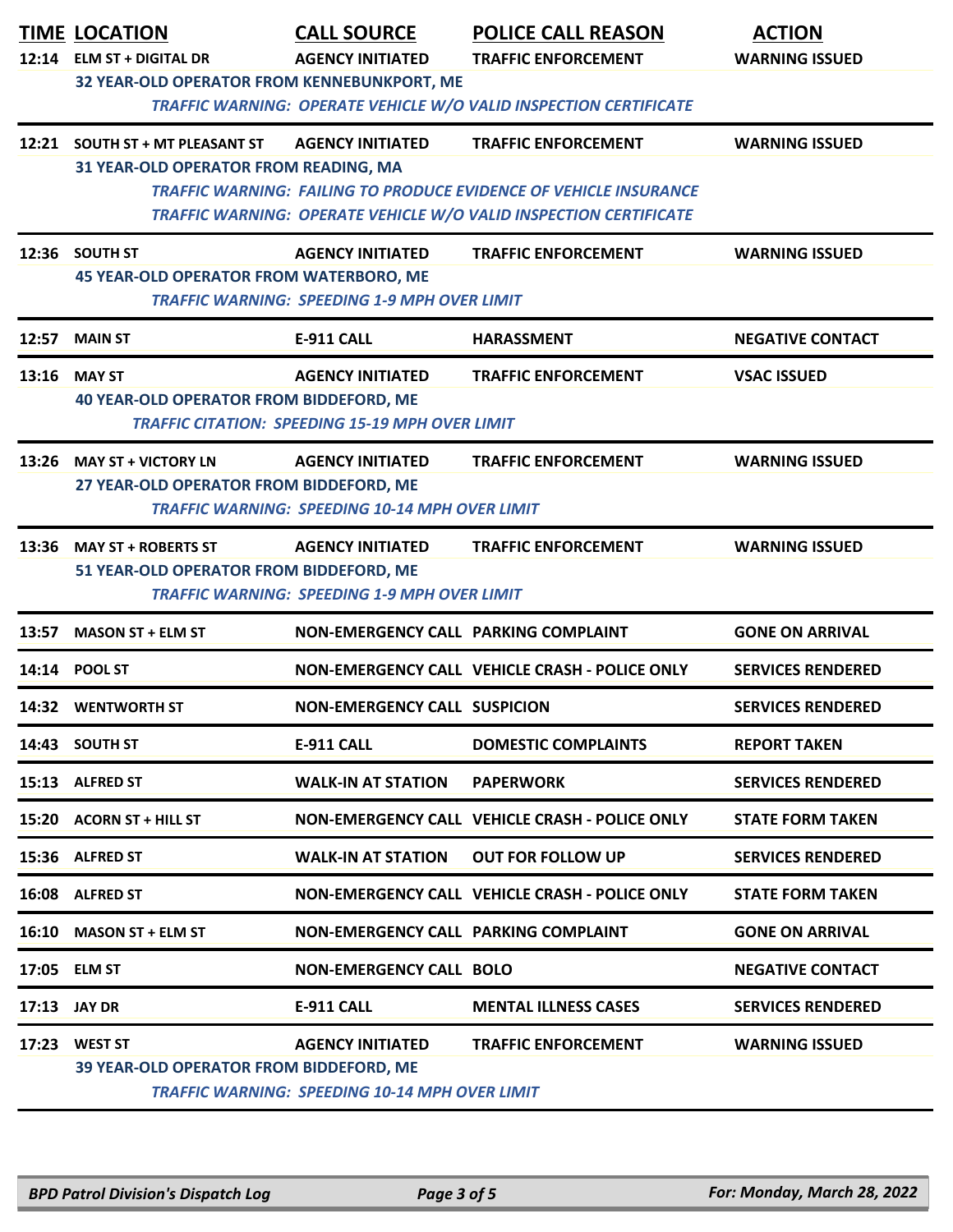|       | <b>TIME LOCATION</b><br>17:53 POOL ST<br>21 YEAR-OLD OPERATOR FROM OLD ORCHARD BEACH, ME                                                                                                                           | <b>CALL SOURCE</b><br><b>AGENCY INITIATED</b><br><b>TRAFFIC WARNING: SPEEDING 10-14 MPH OVER LIMIT</b> | <b>POLICE CALL REASON</b><br><b>TRAFFIC ENFORCEMENT</b>                                                                                                   | <b>ACTION</b><br><b>WARNING ISSUED</b> |  |  |
|-------|--------------------------------------------------------------------------------------------------------------------------------------------------------------------------------------------------------------------|--------------------------------------------------------------------------------------------------------|-----------------------------------------------------------------------------------------------------------------------------------------------------------|----------------------------------------|--|--|
|       | 18:02 POOL ST<br>54 YEAR-OLD OPERATOR FROM BIDDEFORD, ME                                                                                                                                                           | <b>AGENCY INITIATED</b><br><b>TRAFFIC WARNING: SPEEDING 10-14 MPH OVER LIMIT</b>                       | <b>TRAFFIC ENFORCEMENT</b>                                                                                                                                | <b>WARNING ISSUED</b>                  |  |  |
|       | 18:07 POOL ST + BLANDINGS WAY<br>35 YEAR-OLD OPERATOR FROM SACO, ME                                                                                                                                                | <b>AGENCY INITIATED</b>                                                                                | <b>TRAFFIC ENFORCEMENT</b><br>TRAFFIC WARNING: OPERATE VEHICLE W/O VALID INSPECTION CERTIFICATE                                                           | <b>WARNING ISSUED</b>                  |  |  |
|       | 18:12 POOL ST + MARBLEHEAD LN<br>86 YEAR-OLD OPERATOR FROM CAMBRIDGE, MA                                                                                                                                           | <b>AGENCY INITIATED</b><br><b>TRAFFIC WARNING: SPEEDING 10-14 MPH OVER LIMIT</b>                       | <b>TRAFFIC ENFORCEMENT</b>                                                                                                                                | <b>WARNING ISSUED</b>                  |  |  |
|       | 18:34 GREEN ST                                                                                                                                                                                                     | <b>E-911 CALL</b>                                                                                      | <b>DISTURBANCE / NOISE</b>                                                                                                                                | <b>NEGATIVE CONTACT</b>                |  |  |
|       | 18:58 SACO FALLS WAY                                                                                                                                                                                               | <b>OTHER</b>                                                                                           | <b>OUT FOR FOLLOW UP</b>                                                                                                                                  | <b>SERVICES RENDERED</b>               |  |  |
|       | <b>19:03 MAIN ST</b><br><b>CHARGE: DOMESTIC VIOLENCE STALKING</b>                                                                                                                                                  | <b>AGENCY INITIATED</b>                                                                                | <b>PRISONER PROCESS</b><br>DEFENDANT: JOSEPH A HURLEY  AGE: 52  RESIDENT OF: BIDDEFORD, ME                                                                | <b>ARREST(S) MADE</b>                  |  |  |
|       | 19:06 TEMPLE ST, SACO, ME<br>AGENCY INITIATED OUT FOR FOLLOW UP<br><b>SUMMONS ISSUED</b><br>DEFENDANT: SHAWN P GUITARD  AGE: 51  RESIDENT OF: NAPLES, ME<br><b>CHARGE: LEAVING SCENE OF MOTOR VEHICLE ACCIDENT</b> |                                                                                                        |                                                                                                                                                           |                                        |  |  |
| 19:27 | <b>GREEN ST</b>                                                                                                                                                                                                    | <b>E-911 CALL</b>                                                                                      | <b>DISTURBANCE / NOISE</b>                                                                                                                                | <b>NEGATIVE CONTACT</b>                |  |  |
|       | 20:11 GRAHAM ST + ALFRED ST<br><b>19 YEAR-OLD OPERATOR FROM BIDDEFORD, ME</b>                                                                                                                                      | <b>AGENCY INITIATED</b><br><b>TRAFFIC WARNING: SPEEDING 1-9 MPH OVER LIMIT</b>                         | <b>TRAFFIC ENFORCEMENT</b>                                                                                                                                | <b>WARNING ISSUED</b>                  |  |  |
|       | 20:19 ALFRED ST + GRAHAM ST<br>22 YEAR-OLD OPERATOR FROM ARUNDEL, ME                                                                                                                                               | <b>AGENCY INITIATED</b><br><b>TRAFFIC CITATION: FAILURE TO REGISTER VEHICLE</b>                        | <b>TRAFFIC ENFORCEMENT</b>                                                                                                                                | <b>VSAC ISSUED</b>                     |  |  |
|       | 20:33 ALFRED ST + MYRTLE ST                                                                                                                                                                                        | <b>E-911 CALL</b><br><b>CHARGE: OPERATING AFTER LICENSE SUSPENSION</b>                                 | <b>WARRANT ARREST</b><br>DEFENDANT: BRIAN HOLDREN  AGE: 50  RESIDENT OF: PORTLAND, ME<br>DEFENDANT: JEREMY WALLBRIDGE  AGE: 41  RESIDENT OF: PORTLAND, ME | <b>SUMMONS ISSUED</b>                  |  |  |
|       | <b>CHARGE: OPERATE VEHICLE WITHOUT LICENSE</b><br><b>CHARGE: VIOLATING CONDITION OF RELEASE</b><br><b>CHARGE: WARRANT ARREST</b>                                                                                   |                                                                                                        |                                                                                                                                                           |                                        |  |  |
|       | 20:34 SPRUCE ST<br><b>16 YEAR-OLD OPERATOR FROM SACO, ME</b>                                                                                                                                                       | <b>AGENCY INITIATED</b><br><b>TRAFFIC CITATION: SPEEDING 10-14 MPH OVER LIMIT</b>                      | <b>TRAFFIC ENFORCEMENT</b><br><b>TRAFFIC CITATION: CARRYING PASSENGERS BEYOND INTERMEDIATE LICENSE RE</b>                                                 | <b>VSAC ISSUED</b>                     |  |  |
|       | 21:02 BRADBURY ST                                                                                                                                                                                                  | <b>E-911 CALL</b>                                                                                      | <b>ASSIST: MEDICAL   ECHO LEVEL</b>                                                                                                                       | <b>TRANSPORT TO HOSPITAL</b>           |  |  |
|       | <b>BPD Patrol Division's Dispatch Log</b>                                                                                                                                                                          | Page 4 of 5                                                                                            |                                                                                                                                                           | For: Monday, March 28, 2022            |  |  |